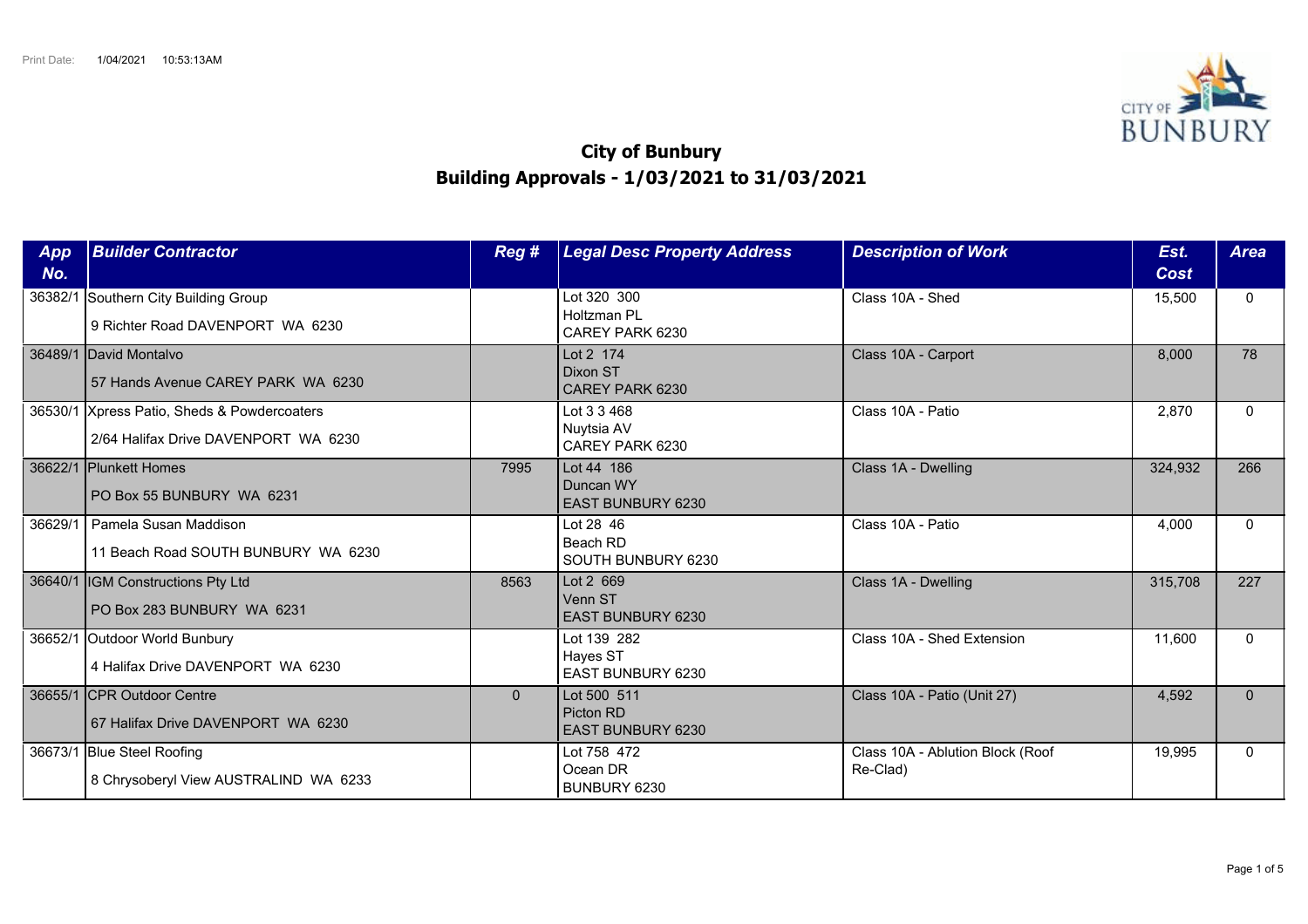| App<br>No. | <b>Builder Contractor</b>                                                                 | Reg #    | <b>Legal Desc Property Address</b>                         | <b>Description of Work</b>        | Est.<br><b>Cost</b> | <b>Area</b>  |
|------------|-------------------------------------------------------------------------------------------|----------|------------------------------------------------------------|-----------------------------------|---------------------|--------------|
|            | 36679/1 Outdoor World Bunbury<br>4 Halifax Drive DAVENPORT WA 6230                        |          | Lot 3 377<br>Letts PL<br>EAST BUNBURY 6230                 | Class 10A - Patio x 2             | 14,250              | $\mathbf{0}$ |
|            | 36688/1 BBS Building Group Pty Ltd<br>15 Clarke Street SOUTH BUNBURY WA 6230              |          | Lot 6 116<br>Charles ST<br>BUNBURY 6230                    | Class 1A - Dwelling (Alts & Adds) | 156,500             | $\Omega$     |
|            | 36696/1 Xpress Patio, Sheds & Powdercoaters<br>2/64 Halifax Drive DAVENPORT WA 6230       |          | Lot 108 227<br>Forum WY<br>EAST BUNBURY 6230               | Class 10A - Patio                 | 19,480              | $\Omega$     |
|            | 36705/1 TKL Contractors Pty Ltd<br>PO Box 6378 SOUTH BUNBURY WA 6230                      |          | Lot 28 843<br>Jury BND<br>CAREY PARK 6230                  | Class 10A - Patio                 | 2,350               | $\mathbf{0}$ |
|            | 36707/1 Outdoor World Bunbury<br>4 Halifax Drive DAVENPORT WA 6230                        |          | Lot 807 73<br><b>Brand AV</b><br><b>USHER 6230</b>         | Class 10A - Patio                 | 6,575               | $\Omega$     |
|            | 36723/1 TKL Contractors Pty Ltd<br>PO Box 6378 SOUTH BUNBURY WA 6230                      |          | Lot 2 657<br><b>Trott ST</b><br>EAST BUNBURY 6230          | Class 10A - Gazebo                | 8,940               | $\Omega$     |
|            | 36724/1 Bradley Cochrane<br>15 Hillcrest Avenue SOUTH BUNBURY WA 6230                     |          | Lot 23 296<br><b>Hillcrest AV</b><br>SOUTH BUNBURY 6230    | Class 10A - Garage                | 10,000              | $\mathbf{0}$ |
|            | 36725/1 Dale Alcock Homes South West Pty Ltd<br>PO Box 354 BUNBURY WA 6231                | 9718     | Lot 29 124<br>Clarke ST E<br>CAREY PARK 6230               | Class 1A - Dwelling               | 237,651             | 181          |
|            | 36728/1 Outdoor World Bunbury<br>4 Halifax Drive DAVENPORT WA 6230                        | $\Omega$ | Lot 2 2 355<br>Kendle CL<br>PELICAN POINT 6230             | Class 10A - Patio                 | 11,150              | $\Omega$     |
|            | 36730/1 Shekinah Construction Pty Ltd<br>Gary Aitken PO Box 4207 BUNBURY WA 6231          | 101524   | Lot 20 138<br><b>Constitution ST</b><br>SOUTH BUNBURY 6230 | Class 1A - Dwelling (Alts & Adds) | 177,570             | $\mathbf{0}$ |
|            | 36731/1 Geoffs Patio's, Fencing and Garden Sheds<br>8 Regents Place COLLEGE GROVE WA 6230 |          | Lot 247 187<br>Dunstan ST<br>SOUTH BUNBURY 6230            | Class 10A - Patio                 | 3,000               | 16           |
| 36735/1    | South West Affordable Patios<br>Po Box 1312 BUNBURY WA 6230                               |          | Lot 14 431<br>Minninup RD<br>SOUTH BUNBURY 6230            | Class 10A - Patio                 | 4,020               | $\Omega$     |
| 36736/1    | South West Affordable Patios<br>Po Box 1312 BUNBURY WA 6230                               |          | Lot 1 64<br><b>Bolton ST</b><br>SOUTH BUNBURY 6230         | Class 10A - Carport               | 6,633               | $\mathbf{0}$ |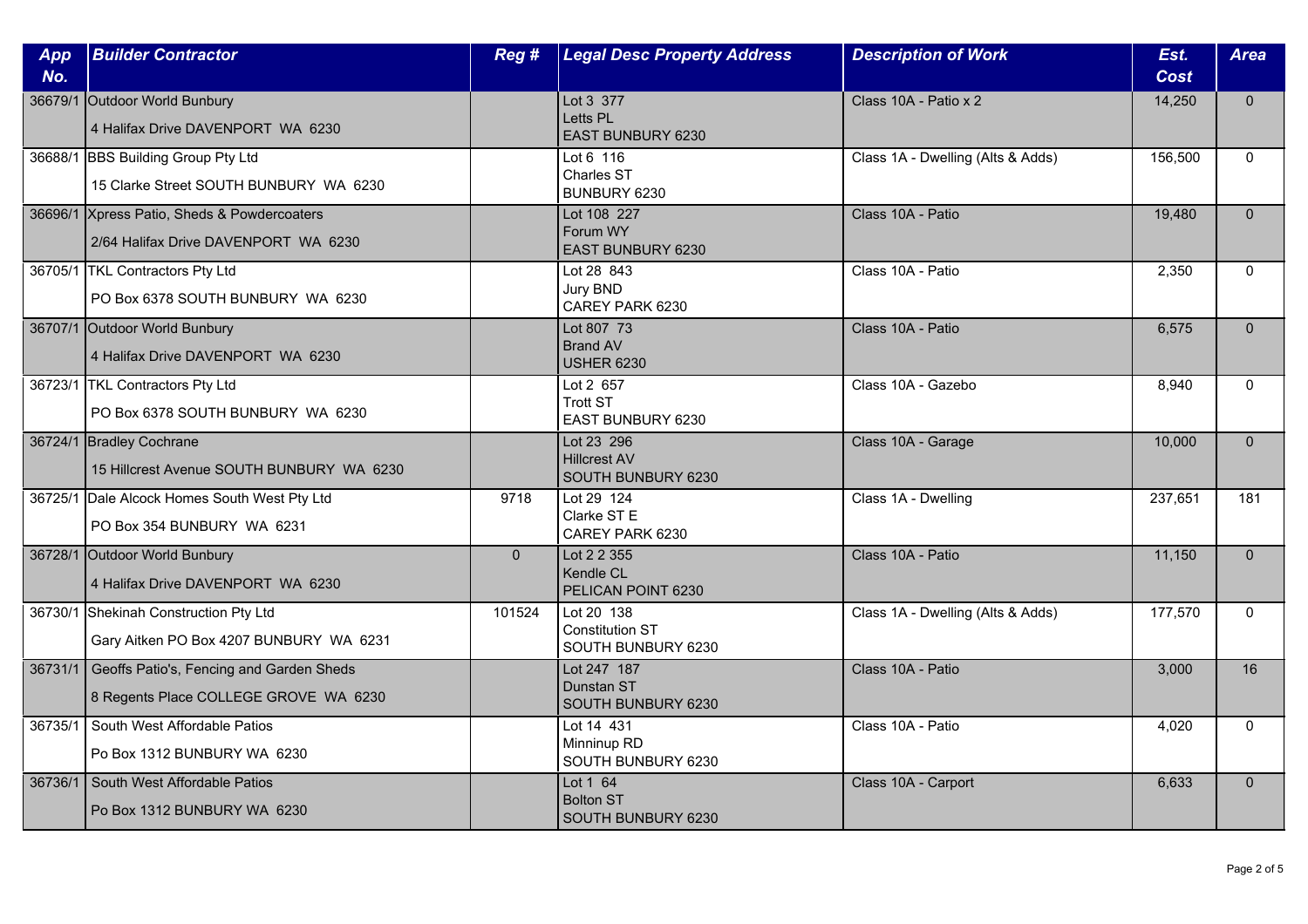| App<br>No. | <b>Builder Contractor</b>                                                           | Reg # | <b>Legal Desc Property Address</b>                    | <b>Description of Work</b>                            | Est.<br>Cost | <b>Area</b>  |
|------------|-------------------------------------------------------------------------------------|-------|-------------------------------------------------------|-------------------------------------------------------|--------------|--------------|
| 36737/1    | South West Affordable Patios<br>Po Box 1312 BUNBURY WA 6230                         |       | Lot 177 525<br>Powell CT<br>WITHERS 6230              | Class 10A - Carport & Patio                           | 9,000        | $\mathbf{0}$ |
| 36739/1    | South West Pools<br>PO Box 701 AUSTRALIND WA 6233                                   |       | Lot 148 665<br><b>Underwood ST</b><br>CAREY PARK 6230 | Class 10B - Swimming Pool & Safety<br><b>Barriers</b> | 23,000       | $\Omega$     |
|            | 36740/1 Xpress Patio, Sheds & Powdercoaters<br>2/64 Halifax Drive DAVENPORT WA 6230 |       | Lot 446 358<br>Kilmartin PL<br><b>USHER 6230</b>      | Class 10A - Patio                                     | 7,900        | $\Omega$     |
|            | 36741/1 Xpress Patio, Sheds & Powdercoaters<br>2/64 Halifax Drive DAVENPORT WA 6230 |       | Lot 149 467<br>Nowland CT<br><b>USHER 6230</b>        | Class 10A - Patio                                     | 10,455       | $\mathbf{0}$ |
|            | 36742/1 TKL Contractors Pty Ltd<br>PO Box 6378 SOUTH BUNBURY WA 6230                |       | Lot 81 676<br>Vixen ST<br>WITHERS 6230                | Class 10B - Swimming Pool & Safety<br><b>Barriers</b> | 25,095       | $\mathbf{0}$ |
|            | 36743/1 Elaina Palazzolo<br>6 Thyme Way GLEN IRIS WA 6230                           |       | Lot 99 645<br>Thyme WY<br>GLEN IRIS 6230              | Class 10A - Verandah & Shed<br>(Unauthorised)         | 5,000        | $\Omega$     |
|            | 36745/1 Salaman Pty Ltd T/A Shedforce<br>62 Strelley Street BUSSELTON WA 6280       | 11808 | Lot 201 46<br>Beach RD<br>BUNBURY 6230                | Class 10A - Garage & Patio                            | 18,530       | 68           |
| 36746/1    | South West Affordable Patios<br>Po Box 1312 BUNBURY WA 6230                         |       | Lot 26 701<br>Wilkerson WY<br>WITHERS 6230            | Class 10A - Carport                                   | 3,200        | 29           |
|            | 36747/1 Digger Patios<br>27 Matilda Avenue AUSTRALIND WA 6233                       |       | Lot 27 725<br>Xavier ST<br>CAREY PARK 6230            | Class 10A - Carport, Patio & Shed                     | 19,800       | 91           |
|            | 36748/1 Digger Patios<br>27 Matilda Avenue AUSTRALIND WA 6233                       |       | Lot 388 327<br>Jacaranda CR<br>WITHERS 6230           | Class 10A - Patio                                     | 7,400        | 49           |
| 36750/1    | Christopher John Stockdale<br>59 Winthrop Avenue COLLEGE GROVE WA 6230              |       | Lot 219 712<br>Winthrop AV<br>COLLEGE GROVE 6230      | Class 10B - Retaining Wall<br>(Unauthorised)          | 2,500        | $\Omega$     |
|            | 36751/1   Ashley Scott Verwijmeren<br>13 Halsey Street SOUTH BUNBURY WA 6230        |       | Lot 7 271<br><b>Halsey ST</b><br>SOUTH BUNBURY 6230   | Class 10B - Retaining Wall<br>BA20(Unauthorised)      | 8,500        | $\Omega$     |
| 36752/1    | <b>Thomas William Cousins</b><br>PO Box 845 BUNBURY WA 6231                         |       | Lot 119 133<br>College ROW<br>SOUTH BUNBURY 6230      | Class 10A - Carport                                   | 18,500       | $\mathbf{0}$ |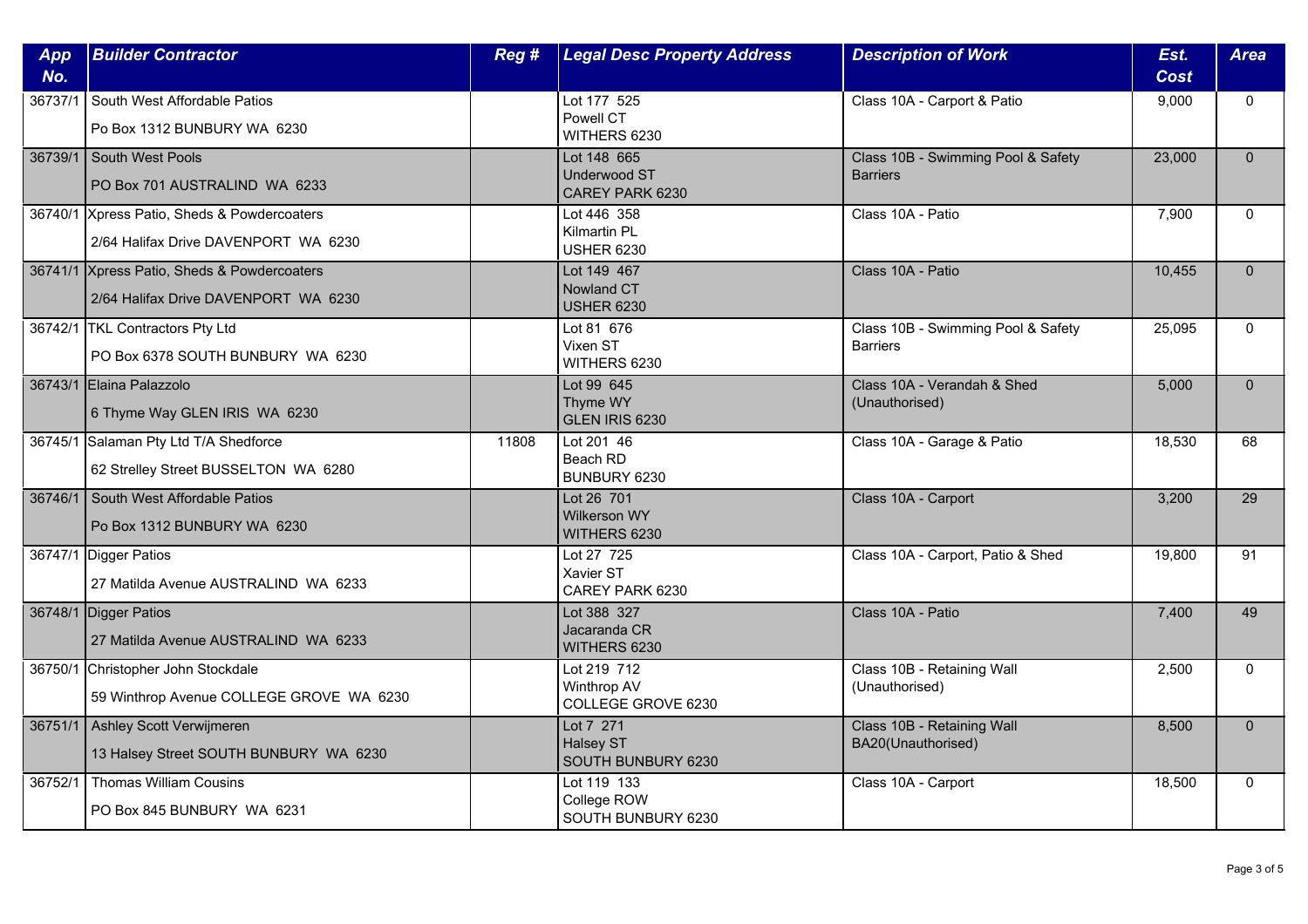| App     | <b>Builder Contractor</b>                                                         | Reg #  | <b>Legal Desc Property Address</b>                     | <b>Description of Work</b>                                  | Est.        | <b>Area</b>  |
|---------|-----------------------------------------------------------------------------------|--------|--------------------------------------------------------|-------------------------------------------------------------|-------------|--------------|
| No.     |                                                                                   |        |                                                        |                                                             | <b>Cost</b> |              |
| 36753/1 | Geoffs Patio's, Fencing and Garden Sheds<br>8 Regents Place COLLEGE GROVE WA 6230 |        | Lot 278 316<br>Ince RD<br>GLEN IRIS 6230               | Class 10A - Patio                                           | 9,000       | $\mathbf{0}$ |
|         | 36755/1 Dale Alcock Homes South West Pty Ltd<br>PO Box 354 BUNBURY WA 6231        | 9718   | Lot 3 539<br>Queensbury ST<br>SOUTH BUNBURY 6230       | Class 1A - Dwelling                                         | 187,511     | 155          |
|         | 36757/1 Dale Alcock Homes South West Pty Ltd<br>PO Box 354 BUNBURY WA 6231        | 9718   | Lot 202 372<br>Lee ST<br>SOUTH BUNBURY 6230            | Class 1A - Dwelling                                         | 324,559     | 313          |
|         | 36759/1 Dale Alcock Homes South West Pty Ltd<br>PO Box 354 BUNBURY WA 6231        | 9718   | Lot 712 889<br><b>Bow ST</b><br>GLEN IRIS 6230         | Class 1A - Dwelling                                         | 246,291     | 281          |
|         | 36763/1 Dale Alcock Homes South West Pty Ltd<br>PO Box 354 BUNBURY WA 6231        | 9718   | Lot 57 902<br>Sanders PDE<br>GLEN IRIS 6230            | Class 1A - Dwelling                                         | 338,029     | $\Omega$     |
|         | 36764/1 Southern Built Homes Pty Ltd<br>PO Box 77 DONNYBROOK WA 6239              | 14119  | Lot 65 193<br>Eden ST<br>SOUTH BUNBURY 6230            | Class 1A - Dwelling                                         | 320,000     | 308          |
|         | 36766/1 WA Country Builders<br>PO Box 451 BUNBURY WA 6231                         | 11422  | Lot 133 360<br>King RD<br>EAST BUNBURY 6230            | Class 1A - Dwelling                                         | 376,289     | $\mathbf{0}$ |
|         | 36768/1 Ryan Alexander Gibbons<br>7/57 McGlinn Way CLOVERDALE WA 6105             |        | Lot 3 3 102<br>Carey ST<br>BUNBURY 6230                | Class 10B - Solar Panels (Unauthorised)                     | 3,199       | $\mathbf{0}$ |
|         | 36774/1 Jodie Angelina Windsor<br>115A Mangles Street SOUTH BUNBURY WA 6230       |        | Lot 1 402<br><b>Mangles ST</b><br>SOUTH BUNBURY 6230   | Class 1A - Enclosed & Extended Rear<br>Porch (Unauthorised) | 19,000      | $\Omega$     |
|         | 36776/1 Redink Homes South West<br>40/23-25 Casuarina Drive BUNBURY WA 6230       | 12049  | Lot 8 446<br>Mosedale AV<br><b>USHER 6230</b>          | Class 1A - Dwelling (BAL - Low)                             | 181,009     | 165          |
|         | 36777/1 Shekinah Construction Pty Ltd<br>Gary Aitken PO Box 4207 BUNBURY WA 6231  | 101524 | Lot 132 439<br>Monoghan PL<br>SOUTH BUNBURY 6230       | Class 10B - Deck, Swimming Pool &<br><b>Safety Barriers</b> | 170,500     | $\mathbf{0}$ |
| 36780/1 | <b>Bluerock Building Company</b><br>PO Box 1448 BUNBURY WA 6231                   |        | Lot 16 16 494<br>Parkfield ST<br>BUNBURY 6230          | Class 1A - Dwelling (2 Storey)                              | 492,692     | $\Omega$     |
|         | 36782/1 Christopher John Gregory<br>3 Majorelle Way KARNUP WA 6176                |        | Lot 142 672<br><b>Vickery CR</b><br>SOUTH BUNBURY 6230 | Class 1A - Roof Re-Clad (Unauthorised)                      | 16,000      | $\mathbf{0}$ |